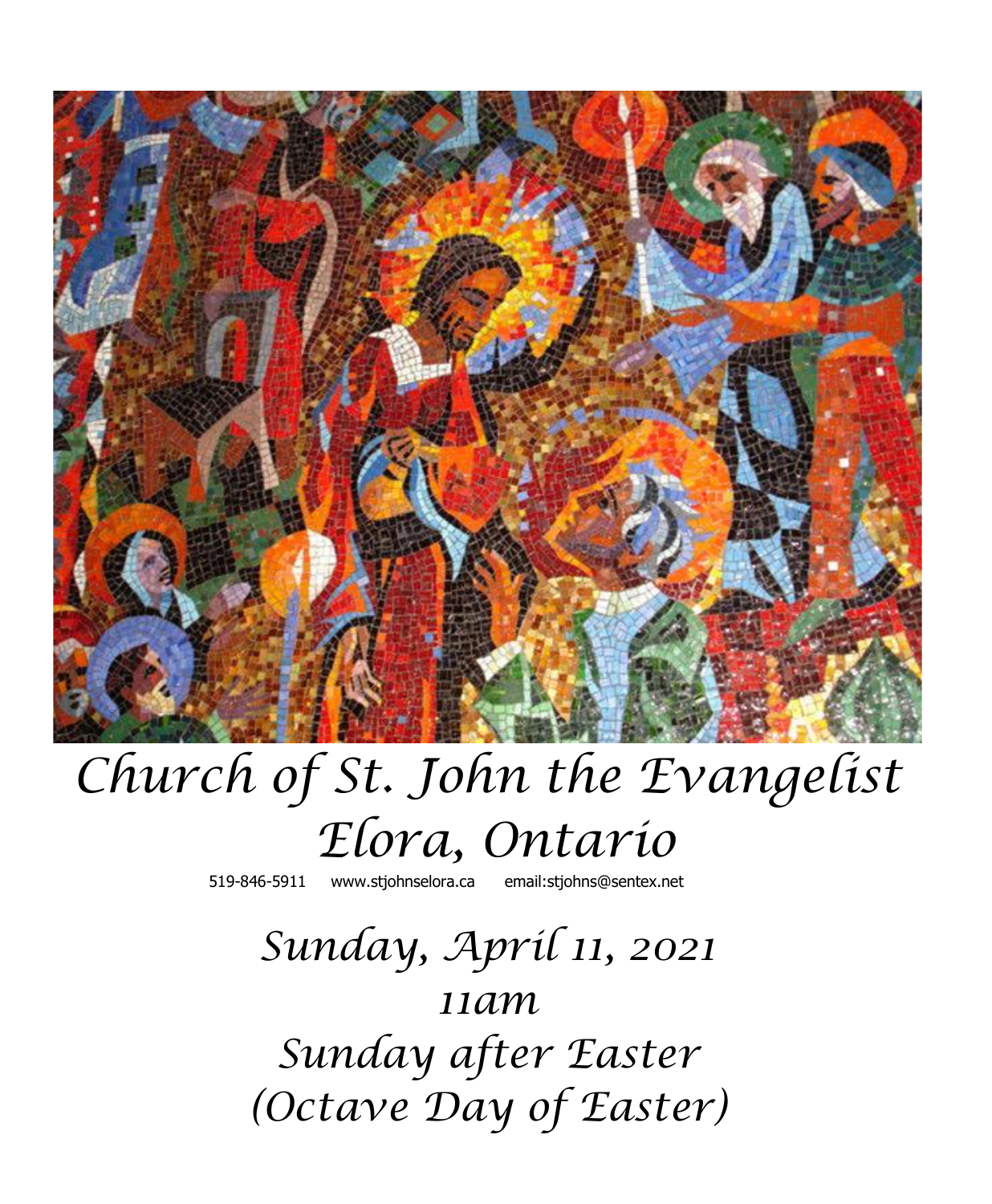## **Sunday after Easter April 11, 2021**

### **11:00 am Choral Mattins (BCP)**

*This service is live-streamed and created in compliance with Diocesan guidelines of having no more than five people on site.*

Welcome and Announcements

Alleluia! The Lord is risen indeed. O come, let us worship.

Minister: Dearly beloved, the Scripture moveth us in sundry places to acknowledge and confess our manifold sins and wickedness; and that we should not dissemble nor cloke them before the face of Almighty God our heavenly Father; but confess them with an humble, lowly, penitent, and obedient heart; to the end that we may obtain forgiveness of the same, by his infinite goodness and mercy. And although we ought at all times humbly to acknowledge our sins before God; yet ought we most chiefly so to do, when we assemble and meet together to render thanks for the great benefits that we have received at his hands, to set forth his most worthy praise, to hear his most holy Word, and to ask those things which are requisite and necessary, as well for the body as the soul. Wherefore I pray and beseech you, as many as are here present, to accompany me with a pure heart and humble voice unto the throne of the heavenly grace.

Minister: ALMIGHTY and most merciful Father, All: **We have erred and strayed from thy ways like lost sheep, we have followed too much the devices and desires of our own hearts, we have offended against thy holy laws, we have left undone those things which we ought to have done, and we have done those things which we ought not to have done; and there is no health in us. But thou, O Lord, have mercy upon us, miserable offenders. Spare thou them, O God, which confess their faults. Restore thou them that are penitent; according to thy promises declared unto humankind in Christ Jesu our Lord. And grant, O most merciful Father, for his sake, that we may hereafter live a godly, righteous, and sober life, to the glory of thy holy Name. Amen.**

Minister: Almighty God, the Father of our Lord Jesus Christ, who desireth not the death of a sinner, but rather that they may turn from their wickedness, and live, hath given power and commandment to his ministers, to declare and pronounce to his people, being penitent, the absolution and remission of their sins. God pardoneth and absolveth all them that truly repent and unfeignedly believe his holy Gospel. Wherefore we beseech him to grant us true repentance and his Holy Spirit, that those things may please him which we do at this present, and that the rest of our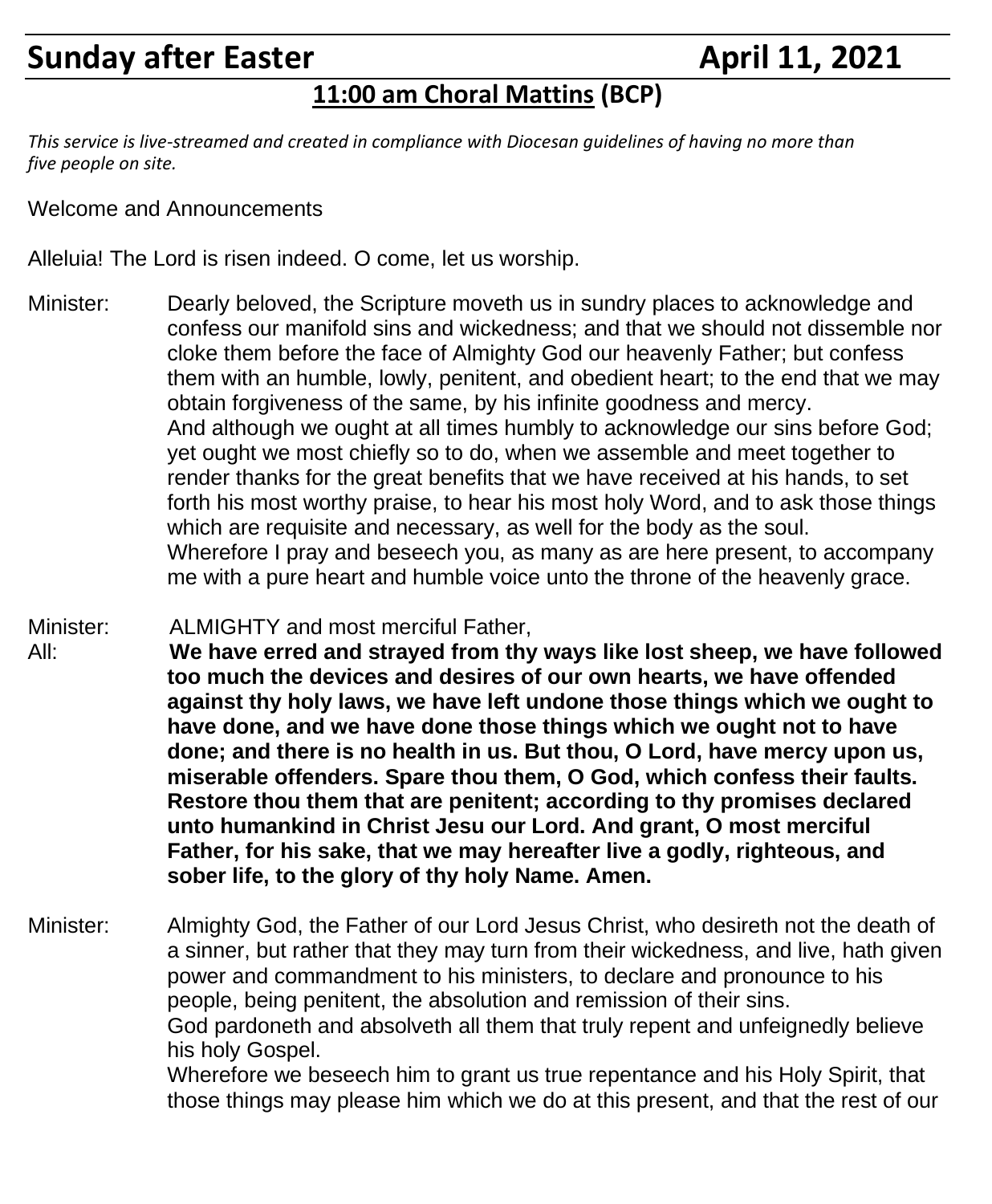life hereafter may be pure and holy; so that at the last we may come to his eternal joy; through Jesus Christ our Lord. **Amen.**

*Responses are sung.*

Minister: **O LORD**, open thou our lips;

People: **And our mouth shall show forth thy praise.**

Minister: O God, make speed to save us;

People: **O Lord, make haste to help us.**

Minister: Glory be to the Father, and to the Son, and to the Holy Ghost; People. **as it was in the beginning, is now, and ever shall be, world without end. Amen.** Minister: Praise ye the Lord; People: **The Lord's Name be praised.**

#### **Psalm 133**

*(said responsively)*

Behold, how good and joyful a thing it is **for brethren to dwell together in unity!**

It is like the precious oil upon the head, that ran down unto the beard, **even unto Aaron's beard, and went down to the collar of his clothing;**

Like as the dew of Hermon, **which falleth upon the hills of Sion.**

For there the Lord promised his blessing, **even life for evermore.**

Glory be to the Father, and to the Son, and to the Holy Ghost. **As it was in the beginning, is now and ever shall be world without end. Amen.**

#### **First Reading Acts 4.32-35**

Now the whole group of those who believed were of one heart and soul, and no one claimed private ownership of any possessions, but everything they owned was held in common. With great power the apostles gave their testimony to the resurrection of the Lord Jesus, and great grace was upon them all. There was not a needy person among them, for as many as owned lands or houses sold them and brought the proceeds of what was sold. They laid it at the apostles' feet, and it was distributed to each as any had need.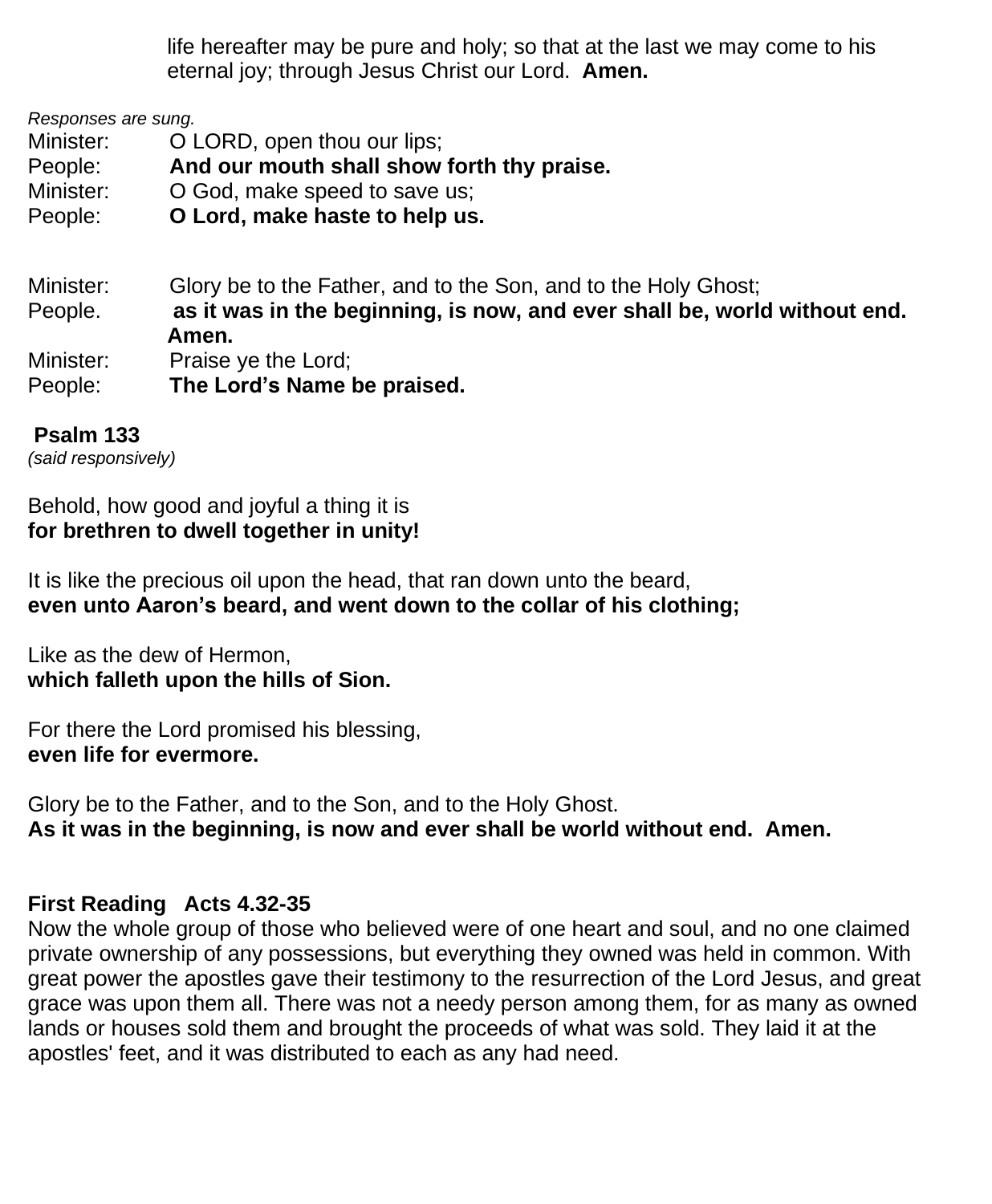**Jubilate** (said) Be joyful in the Lord, all ye lands: serve the LORD with gladness, and come before his presence with a song. Be ye sure that the Lord he is God; he that hath made us, and not we ourselves; we are his people, and the sheep of his pasture. O go your way into his gates with thanksgiving, and into his courts with praise; be thankful unto him, and speak good of his Name. For the LORD is gracious, his mercy is everlasting; and his truth endureth from generation to generation. Glory be to the Father, and to the Son, and to the Holy Ghost; As it was in the beginning, is now, and ever shall be, world without end. Amen.

#### **Second Reading John 20.19-31**

When it was evening on that day, the first day of the week, and the doors of the house where the disciples had met were locked for fear of the Jews, Jesus came and stood among them and said, "Peace be with you." After he said this, he showed them his hands and his side. Then the disciples rejoiced when they saw the Lord. Jesus said to them again, "Peace be with you. As the Father has sent me, so I send you." When he had said this, he breathed on them and said to them, "Receive the Holy Spirit. If you forgive the sins of any, they are forgiven them; if you retain the sins of any, they are retained." But Thomas (who was called the Twin), one of the twelve, was not with them when Jesus came. So the other disciples told him, "We have seen the Lord." But he said to them, "Unless I see the mark of the nails in his hands, and put my finger in the mark of the nails and my hand in his side, I will not believe." A week later his disciples were again in the house, and Thomas was with them. Although the doors were shut, Jesus came and stood among them and said, "Peace be with you." Then he said to Thomas, "Put your finger here and see my hands. Reach out your hand and put it in my side. Do not doubt but believe." Thomas answered him, "My Lord and my God!" Jesus said to him, "Have you believed because you have seen me? Blessed are those who have not seen and yet have come to believe." Now Jesus did many other signs in the presence of his disciples, which are not written in this book. But these are written so that you may come to believe that Jesus is the Messiah, the Son of God, and that through believing you may have life in his name.

#### Minister: I believe in God

All: **the Father Almighty, maker of heaven and earth: and in Jesus Christ his only Son our Lord, who was conceived by the Holy Ghost, born of the Virgin Mary, suffered under Pontius Pilate, was crucified, dead, and buried: He descended into hell; the third day he rose again from the dead; He ascended into heaven, and sitteth on the right hand of God the Father Almighty; from thence he shall come to judge the quick and the dead. I believe in the Holy Ghost; the holy Catholic Church; the communion of saints; the forgiveness of sins; the resurrection of the body, and the life everlasting. Amen.**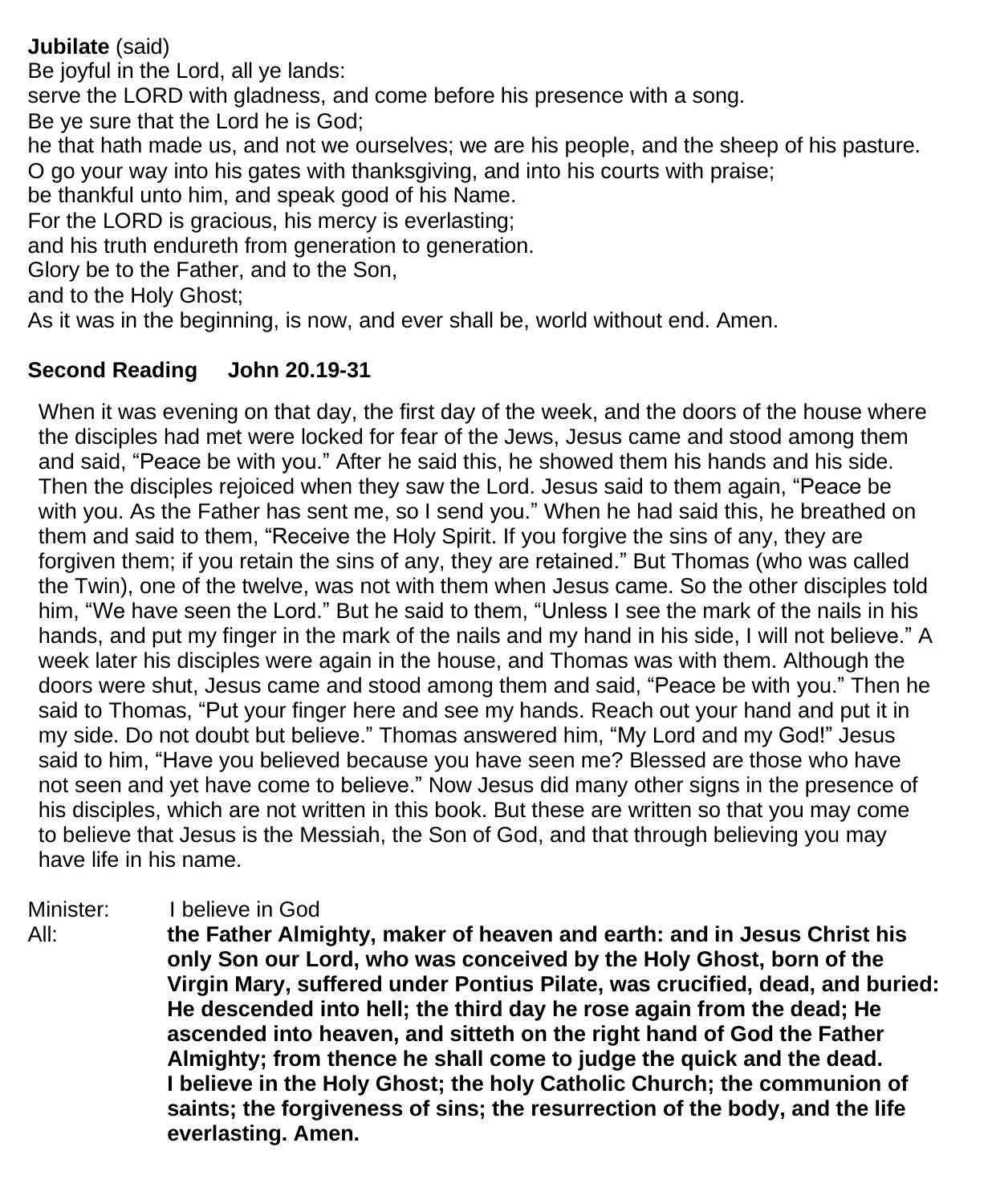| Responses are sung.<br>Minister:<br>People:<br>Minister.                                                                                     | The Lord be with you;<br>And with thy spirit.<br>Let us pray.                                                                                                                                                                                                                                                                                                                                                                                       |
|----------------------------------------------------------------------------------------------------------------------------------------------|-----------------------------------------------------------------------------------------------------------------------------------------------------------------------------------------------------------------------------------------------------------------------------------------------------------------------------------------------------------------------------------------------------------------------------------------------------|
| Minister:<br>People:<br>Minister:<br>All:                                                                                                    | Lord, have mercy upon us.<br>Christ, have mercy upon us.<br>Lord, have mercy upon us.<br>OUR Father who art in heaven, hallowed be thy Name, thy kingdom come,<br>thy will be done, on earth as it is in heaven. Give us this day our daily<br>bread; and forgive us our trespasses, as we forgive them that trespass<br>against us; and lead us not into temptation, but deliver us from evil. Amen.                                               |
| Minister:<br>People:<br>Minister:<br>People:<br>Minister:<br>People:<br>Minister:<br>People:<br>Minister:<br>People:<br>Minister:<br>People: | O Lord, show thy mercy upon us;<br>And grant us thy salvation.<br>O Lord, save the Queen;<br>And mercifully hear us when we call upon thee.<br>Endue thy Ministers with righteousness;<br>And make thy chosen people joyful.<br>O Lord, save thy people;<br>And bless thine inheritance.<br>Give peace in our time, O Lord;<br>And evermore mightily defend us.<br>O God, make clean our hearts within us;<br>And take not thy Holy Spirit from us. |

#### Collect of the Day

 Almighty Father, who hast given thine only Son to die for our sins, and to rise again for our justification: Grant us so to put away the leaven of malice and wickedness, that we may always serve thee in pureness of living and truth; through the merits of the same thy Son Jesus Christ our Lord. **Amen.**

The Second Collect, for Peace.

O God, who art the author of peace and lover of concord, in knowledge of whom standeth our eternal life, whose service is perfect freedom: Defend us thy humble servants in all assaults of our enemies; that we, surely trusting in thy defence, may not fear the power of any adversaries; through the might of Jesus Christ our Lord. **Amen.**

#### The Third Collect, for Grace.

O LORD our heavenly Father, Almighty and everlasting God, who hast safely brought us to the beginning of this day: Defend us in the same with thy mighty power; and grant that this day we fall into no sin, neither run into any kind of danger; but that all our doings may be ordered by thy governance, to do always that is righteous in thy sight; through Jesus Christ our Lord. **Amen.**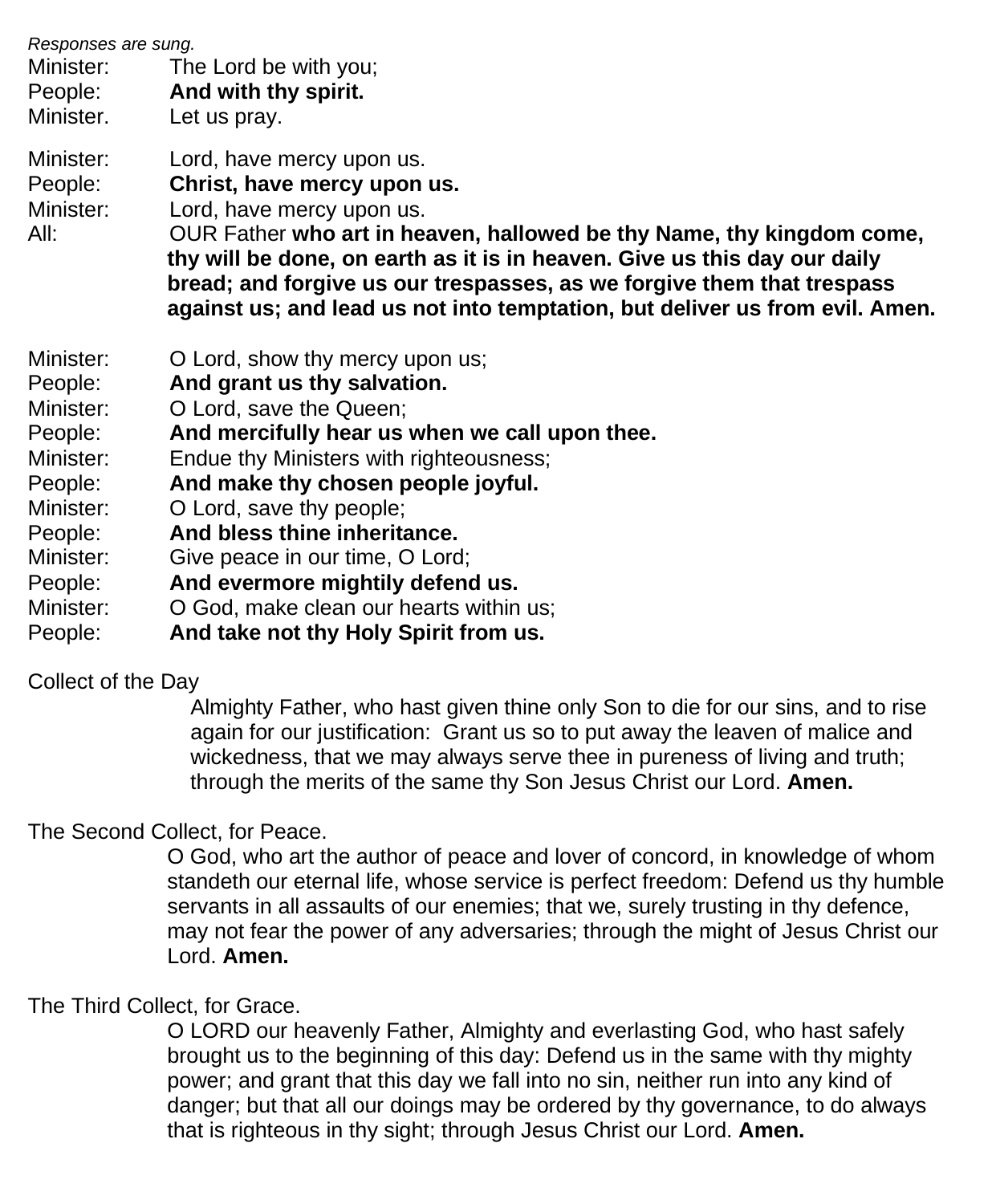Hymn 157 He is Risen (vv 1,2,3) *He is risen, he is risen, Tell it with a joyful voice, He has burst his three days' prison, Let the whole wide earth rejoice; Death is conquered, we are free, Christ has won the victory.*

*Come, ye sad and fearful-hearted, With glad smile and radiant brow; Lent's long shadows have departed, All his woes are over now, And the Passion that he bore; Sin and pain can vex no more.*

Homily Canon Paul Walker

Anthem I Got Me Flowers **I Got Me Flowers Ralph Vaughan Williams** I got me flowers to strew thy way; I got me boughs off many a tree: But thou wast up by break of day, And brought'st thy sweets along with thee.

The Sun arising in the East, Though he give light, and the East perfume; If they should offer to contest With thy arising, they presume.

Can there be any day but this, Though many suns to shine endeavor? We count three hundred, but we miss: There is but one, and that one ever. There is but one, and that one ever.

Closing Prayers for the church, the community, and the world.

A Prayer of Saint Chrysostom.

ALMIGHTY God, who hast given us grace at this time with one accord to make our common supplications unto thee; and dost promise that when two or three are gathered together in thy Name thou wilt grant their requests: Fulfil now, O Lord, the desires and petitions of thy servants, as may be most expedient for them; granting us in this world knowledge of thy truth, and in the world to come life everlasting. **Amen.**

*He is risen, he is risen; He hath opened heaven's gate; We are free from sin's dark prison, Risen to a holier state; And a brighter Easter beam On our longing eyes shall stream.*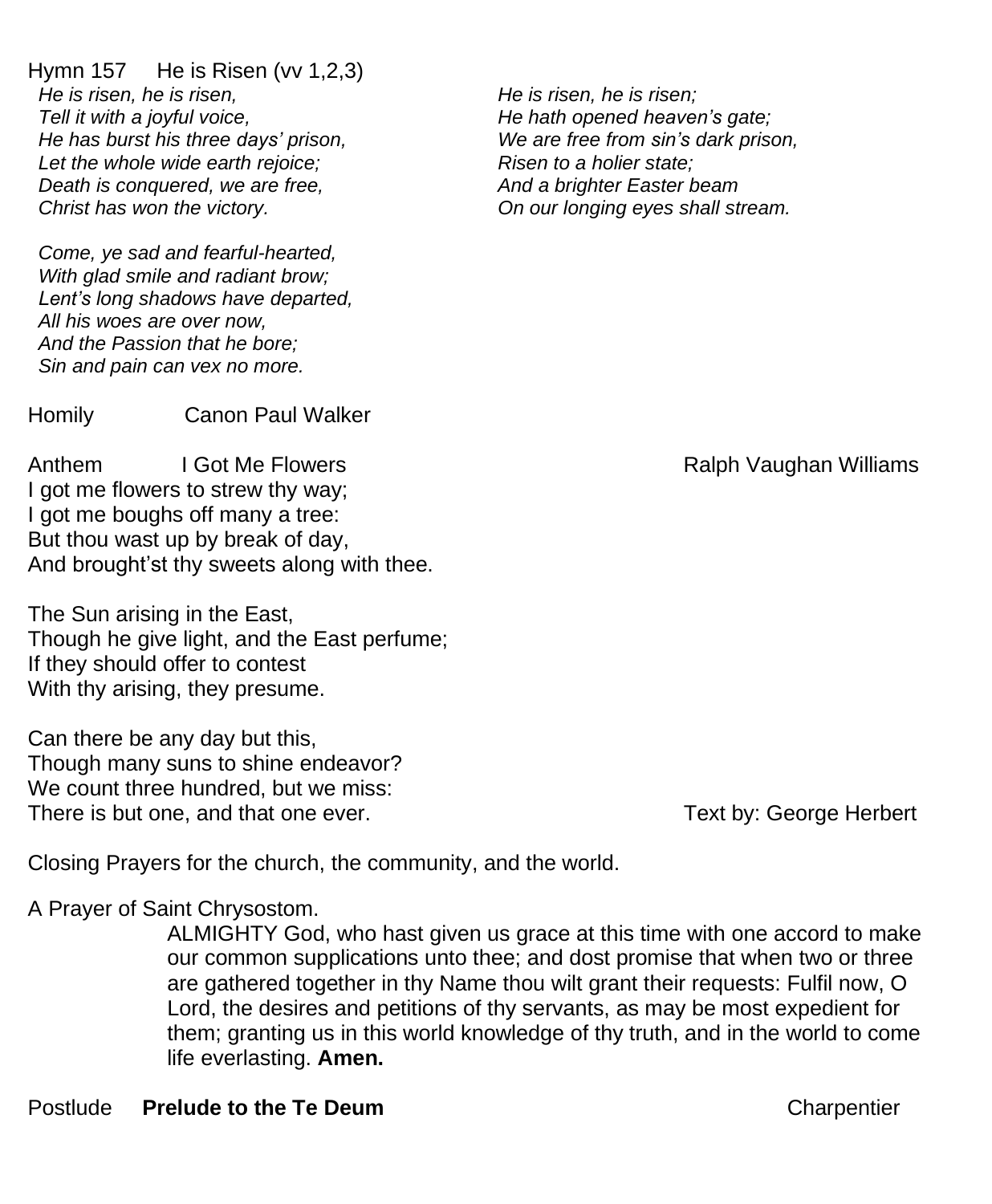Reader Marcus Kramer, Wendy Boose Singer Michael Cressman Video Technician Steve Hornett

### **ANOUNCEMENTS APRIL 11, 2021**

#### **Keeping in Touch**

If you would like a copy of the Order of Service and text of the Sunday sermon delivered or mailed to you, please let us know.

#### **Seeking a New Music Director**

We are seeking a new Music Director to lead our Parish Choir and our music program. The details of the job posting are available on the St. John's website. The deadline for applications is June 15th.

#### **Building a Vision for St. John's**

Many people have participated in the visioning process over the past month, and we continue to invite your participation on **Tuesday April 13** and **Thursday April 15,** 7:30pm on Zoom. The Zoom link are provided in the Pastoral Letter.

If you do not have access to a computer and would like to participate, please call the Parish Centre and leave a message and we will get back to you.

Our vision seeks to uphold all that is good from our past, embrace all that we are learning in the pandemic, and a look to identify significant investments that allow us to build capacity for flourishing ministry in the future.

#### **Pastoral Care**

If you know of someone in need of pastoral care or prayer, please call the Parish Center and leave a voicemail for one of the clergy or contact them by email.

#### **Support Project for Migrant Farmworkers**

One of the challenges for Migrant Farmworkers arriving for their 14 day quarantine is spending that length of time in semi-isolation and...boredom! To mitigate that in their isolation time, Girol Books, a Spanish bookstore has offered to provide Spanish-language novels, biographies, inspirational books etc at a discounted cost. If you would like to make a donation towards purchasing Spanish language reading material for arriving farmworkers, please make a donation through the regular channels for St John's Elora (etransfer, cheque – either mailed or dropped off). Thank you.

Please contact Rev Judy Steers - curate.stjohnselora[@gmail.com](http://gmail.com/) if you have any questions. Thanks to all who so generously donated warm outdoor coats and sweaters. Please stay tuned for other requests as needs arise.

#### **Provincial Stay at Home Order**

With the new province wide stay at home order the clergy, staff and volunteers of St. John's are working from home except to perform duties that require us to be on site. The diocese has updated guidelines for all churches across the diocese to limit the number of people gathered for creating a live-stream